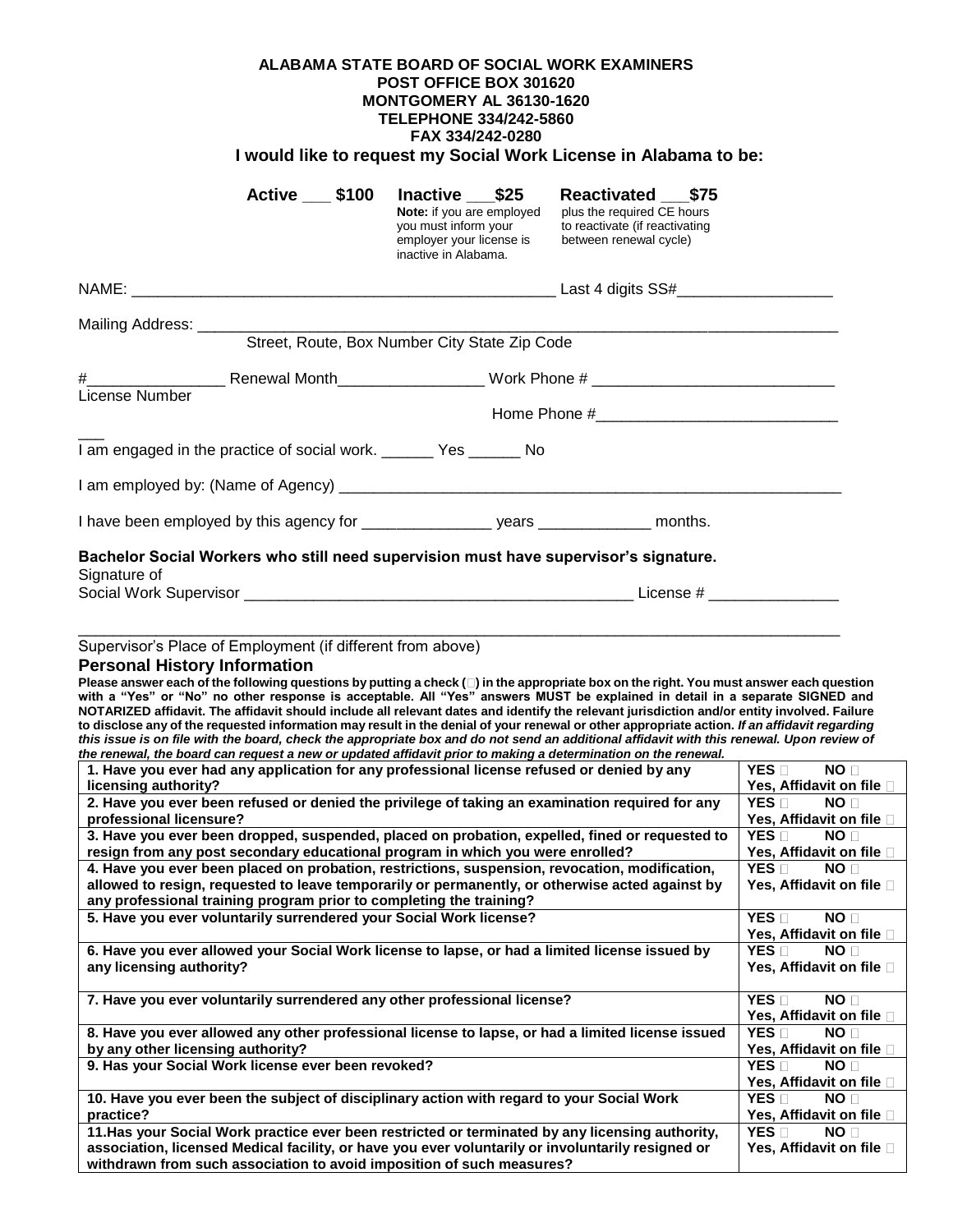| 12. Have you ever had any other professional license revoked?                                        | YES <sub>[1</sub> ]<br>NO <sub>D</sub><br>Yes, Affidavit on file |
|------------------------------------------------------------------------------------------------------|------------------------------------------------------------------|
|                                                                                                      |                                                                  |
| 13. Have you ever been the subject of disciplinary action by any licensing agency with regard to     | YES <b>n</b><br>NO <sub>1</sub>                                  |
| any other professional license?                                                                      | Yes, Affidavit on file [                                         |
| 14. To your knowledge have any unresolved or pending complaints ever been filed against you          | YES D<br>NO <sub>1</sub>                                         |
| with any Social Work licensing agency, Health association, or hospital/clinic?                       | Yes, Affidavit on file                                           |
| 15. Is there any disciplinary action pending against you by any licensing jurisdiction, the USDA,    | YES D<br>NO <sub>[]</sub>                                        |
| Drug Enforcement Agency, or any state drug enforcement authority? If YES, where and when?            | Yes, Affidavit on file                                           |
| 16. Have you ever been charged with or convicted (including a nolo contendere plea or guilty         |                                                                  |
| plea) of a felony (or criminal offense) in any state or in federal court (other than minor traffic   |                                                                  |
| violations) whether or not sentence was imposed or suspended? If YES, in addition to the             |                                                                  |
| affidavit, attach a certified copy of the court records regarding your conviction, the nature of the | YES <b>n</b><br>NO <sub>1</sub>                                  |
| offense date of discharge, if applicable, as well as a statement from the probation or parole        | Yes, Affidavit on file                                           |
| officer.                                                                                             |                                                                  |
| 17. Have you ever been pardoned from a felony (or criminal) conviction?                              | YES <sub>[1</sub> ]<br>NO <sub>D</sub>                           |
|                                                                                                      | Yes, Affidavit on file □                                         |
|                                                                                                      | YES <sub>[1</sub><br>NO <sub>[</sub>                             |
| 18. Have you ever had a record expunged from a felony (or criminal) conviction?                      | Yes, Affidavit on file                                           |
|                                                                                                      |                                                                  |
| 19. Have you ever been charged with or convicted (including a nolo contendere plea or guilty         | <b>YES</b> $\overline{\Pi}$<br>NO <sub>[]</sub>                  |
| plea) of child/adult abuse whether or not sentence was imposed or suspended?                         | Yes, Affidavit on file □                                         |
| 20. Have you ever been charged with or convicted (including a nolo contendere plea or guilty         | YES <sub>[1</sub><br>NO <sub>1</sub>                             |
| plea) of a violation of any federal or state drug law(s) or rule(s) whether or not sentence was      | Yes, Affidavit on file                                           |
| imposed or suspended?                                                                                |                                                                  |
|                                                                                                      |                                                                  |
| 21. Have you ever been named as a defendant to a civil suit related to your profession (i.e.         |                                                                  |
| malpractice)?                                                                                        | $YES \Box$<br>NO <sub>[]</sub>                                   |
|                                                                                                      | Yes, Affidavit on file                                           |
| 22. Have you ever been court-martialed or discharged other than honorably from the armed             | YES <sub>[1</sub> ]<br>NO <sub>1</sub>                           |
| service?                                                                                             | Yes, Affidavit on file                                           |
| 23. Have you ever been terminated from a position with a city, county, state or federal position?    | YES <sub>[1</sub> ]<br>NO <sub>1</sub>                           |
|                                                                                                      | Yes, Affidavit on file [                                         |
| 24. Have you ever been asked or chosen to resign in order to avoid termination?                      | YES<br>NO <sub>1</sub>                                           |
|                                                                                                      | Yes, Affidavit on file                                           |
| 25. Since becoming a licensed social worker, have you ever been out of compliance with the           | YES <b>T</b><br>NO <sub>1</sub>                                  |
| <b>Code of Ethics?</b>                                                                               | Yes, Affidavit on file □                                         |
|                                                                                                      |                                                                  |

### **Certifying Statement**

"By virtue of filing this renewal, I do solemnly swear or affirm that I am of good moral character, that I have personally completed this form, that the information given in this renewal is true, correct, and complete to the best of my knowledge. I hereby authorize the Alabama State Board of Social Work Examiners to verify any and all information contained in this renewal, including information maintained in applicable data banks. I authorize the Alabama State Board of Social Work Examiners to review state files pertaining to my licensure/certification and practice, and all law enforcement records, administrative records, motor vehicle records, and court documents to confirm the accuracy and completeness of the information provided herein. This renewal and signature shall act as authorization of entities in possession of applicable information to release such information to the licensing authority. I certify that no convictions or felonies have been filed against me since my original application for licensure nor have I been disciplined by another license agency. **I have my social work license on display as required by law."** 

\_\_\_\_\_\_\_\_\_\_\_\_\_\_\_\_\_\_\_\_\_\_\_\_\_\_\_\_\_\_\_\_\_\_\_\_\_ \_\_\_\_\_\_\_\_\_\_\_\_\_\_\_\_\_\_\_\_\_\_\_\_\_\_\_\_\_\_\_\_\_\_\_\_\_ Signature of Applicant (Do not print) Date

\_\_\_\_\_\_\_\_\_\_\_\_\_\_\_\_\_\_\_\_\_\_\_\_\_\_\_\_\_\_\_\_\_\_\_\_\_

Printed Name of Applicant

Send signed renewal to: **ALABAMA STATE BOARD OF SOCIAL WORK EXAMINERS PO BOX 301620 MONTGOMERY, AL 36130-1620**

APPLICATION FOR RENEWAL MUST BE MADE WITHIN 60 DAYS AFTER THE EXPIRATION DATE OF THE LICENSE AND MUST BE ACCOMPANIED BY A CASHIER'S CHECK OR MONEY ORDER OR BUSINESS CHECK MADE PAYABLE TO: THE ALABAMA STATE BOARD OF SOCIAL WORK EXAMINERS. **PERSONAL CHECKS ARE NOT ACCEPTED!**